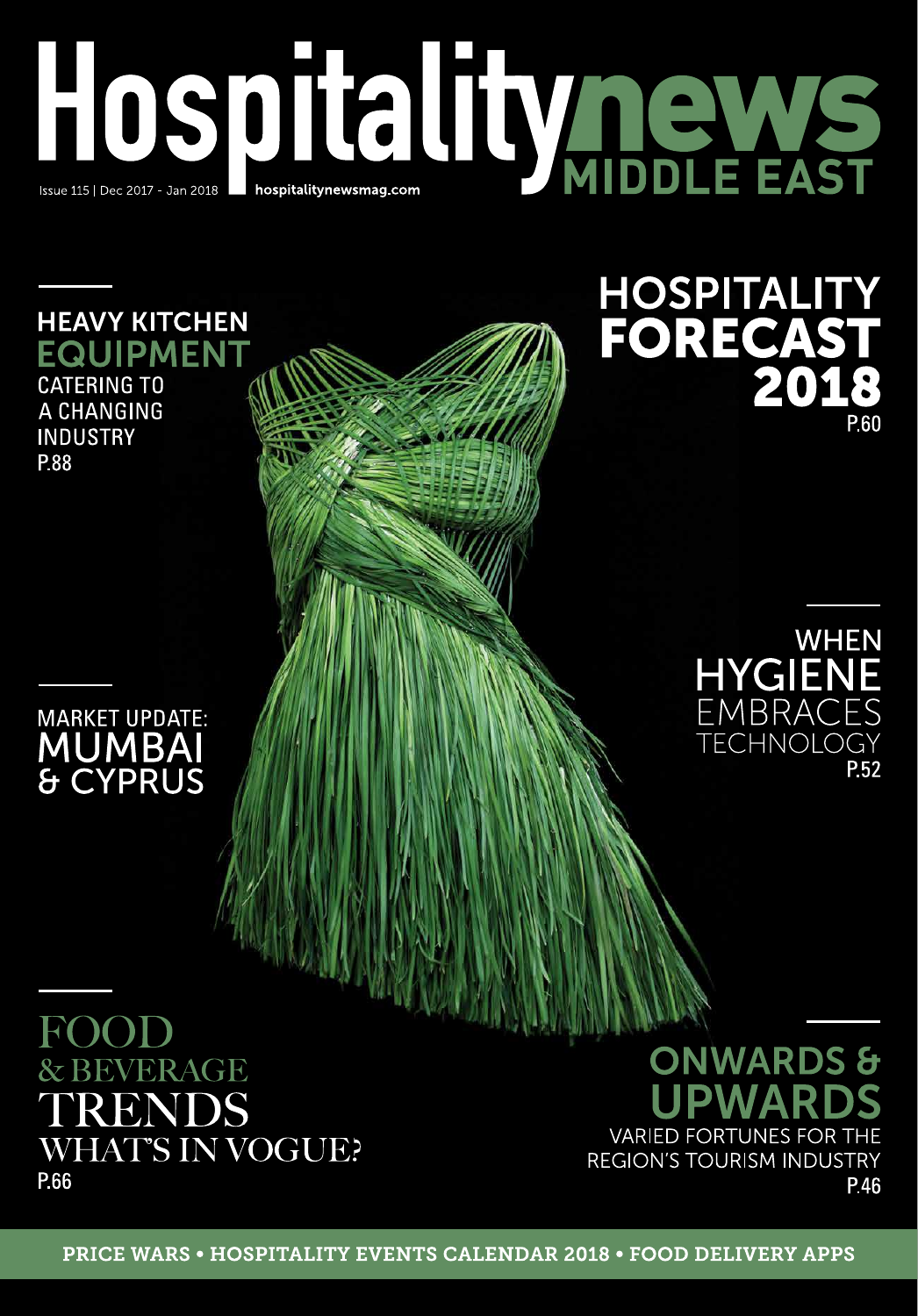# **FOOD AND BEVERAGE TRENDS**



Toufic Akl, partner at Hodema consulting services, predicts what will be hot in F&B in 2018

First let's take a look at this year's fads. We witnessed an upsurge in protein dishes against carbs, an increased focus on quality ingredients and the boom of kale. We also saw the success of a more unlikely trend, that of blue drinks. Inspired by cocktails made with curaçao, fans of blue hues took it to another level by adding blue wine to the menu. We salute their efforts, although we doubt the trend will last. So what does 2018 have in store for us?

#### Breakfast redefined

Let's start with what comes first: the morning meal. With its key ingredients of avocados, toasts, yogurt, fruits and granolas, among others, hitting an all-time high in popularity, breakfast is well and truly enjoying the limelight, to the extent that its serving times have been extended to pretty much anytime. Bakeries and cafés are thus diversifying their offerings, with greater use of eggs, fruits and cereals, and incorporating more protein-based ingredients on their menus to offer us breakfast at any time of the day. IHOP in the US and Paul in France were the pioneers for concepts across our region such as Dubai's The Sum of Us, Kuwait's The Breakfast Club and Beirut's newest creative concept, The Sage Parlour, which will open in early 2018.

#### On the veg of glory

The ever-growing demand for healthier food is also fueling our love for vegetables. An analysis of Pinterest users' habits suggests that people's ideas of traditional comfort food have shifted from dishes such as fried chicken or a combo of burger and fries toward vegetarian and vegan dishes. The word 'veggies'

in Pinterest comfort food searches rose 336 percent in the last year, while lasagna, macaroni and stroganoff were at 69 percent, 55 percent and 50 percent respectively. Vegetables are undoubtedly taking center stage, sometimes enlivened by proteins. If you haven't yet tasted the 'Cauliflower with Shawarma' at Baron in Beirut, make a booking today!

#### *People now want to know what has gone into a dish, and how the food was processed*

#### 'Free from' temptation

Our plates are going green, and, while not new, the trend is getting greener by the day. Smoothies, bread made with ancient grains, cereal bars with seeds, plant milks… natural ingredients are on a roll! So 'free' will definitely be 2018's key trend. Alongside free from genetically modified organisms (GMOs) and conservatives, people are now also asking for gluten-free, dairy-free and refined-sugar-free meals. While diners with allergies have long been hardcore supporters of these trends, a growing number of people are converting to the 'free from' diet. Almond, coconut and rice are becoming substitutes for traditional flours and milk-based produces. Raw honey and brown rice syrup are slowly replacing refined sugar. In this quest for health, newbies are joining the superfood club. Today is all about turmeric, an ancient Indian spice with a powerful and bioactive medicinal compound called curcuma that aids the digestive system. There's also a newcomer in the baking hood - cassava flour, widely used in parts of Asia and South America, is both gluten and grain-free. And let's not forget the chaga mushroom, currently considered the most nutrient-dense mushrooms on the planet. Their antioxidant components make them the ultimate immuneboosting superfood, while additional properties help normalize blood pressure and cholesterol levels.

When it comes to beverages, in the coming year, we'll be raising our glasses to charcoal-infused drinks, which help the body get rid of unwanted substances and toxins. Charcoal also gives hot and cold drinks a darker twist, as can be seen in creations such as the Black lemonade or Goth latte, which are sure to be talking points at the bar or around the table.



#### Responsible sourcing

Ethical eating is also playing a part in improving our health. While we never really used to think about the former life of that steak on our plate, our attitude toward the origins of what we eat has changed drastically. People now want to know what has gone into a dish, and how the food was processed. These demands come with growing social awareness. For example, customers are asking what a restaurant is doing to help the local community when procuring its ingredients or whether the supplier is respecting the products used and the environment.

#### A taste of Hawaii

Alongside growing requests for healthy options in restaurants and supermarkets, there are also some exciting new trends on the horizon for 2018, including the poke bowl. Fans of Hawaii will already be in the know about this concept, but for